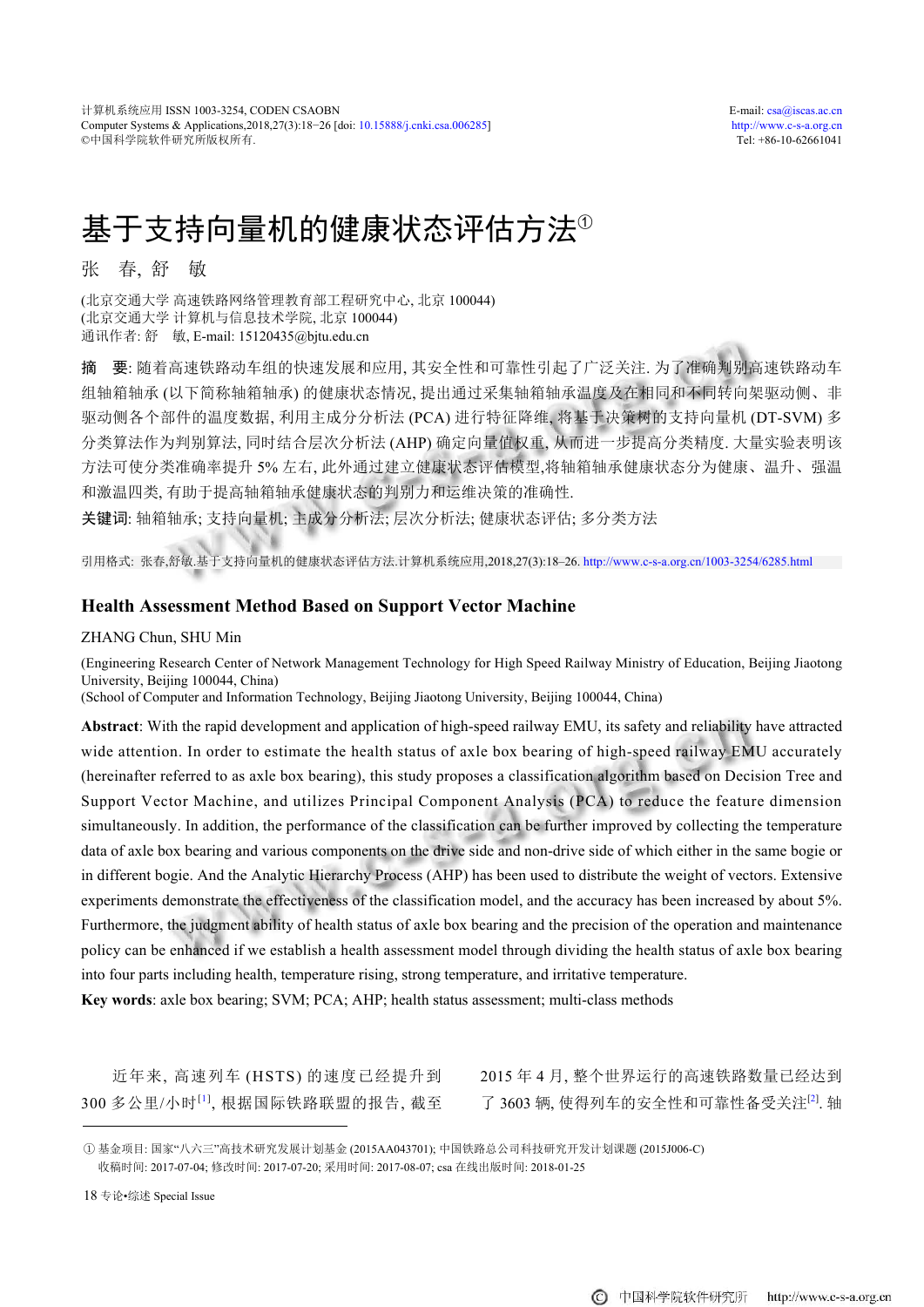箱轴承作为高速铁路动车组的关键部件之一, 有着举 足轻重的位置<sup>[[3\]](#page-8-2)</sup>, 其主要作用是限制相对运动和减少机 器旋转部件之间的摩擦力. 在高速铁路动车组中, 每对 轮轴都需要配备一个轴箱轴承, 由于高应力和载荷的 影响, 轴箱轴承会磨损、破坏乃至失效, 这将会不同程 度地影响列车的安全性与经济适用性, 因此, 许多科学 家和企业致力于研究轴箱轴承的故障监测与剩余寿命 预测. 通过比较在正常情况和故障情况下运行轴箱轴 承的温度范围, 发现轴箱轴承在不同的健康状态下, 由 于载荷以及径向力的不同, 导致摩擦力不同, 从而伴随 产生的热量不一致的现象. 因此, 使用基于机器学习的 判别轴箱轴承的不同健康状态的分类方法应运而生, 其根据温度范围做出健康状态评估, 指导运维决策. 基 于机器学习的分类方法主要包括三个步骤: 特征提 取、特征选择和特征分类. 常被提取的特征可以是统 计特征<sup>[\[4](#page-8-3)]</sup>, 自回归滑动平均 (ARMA) 特征<sup>[[5\]](#page-8-4)</sup>, 直方图特 征[[5\]](#page-8-4)或小波特征[[6](#page-8-5)], 常用的特征选取技术包括主成分分 析 (PCA)<sup>[[7\]](#page-8-6)</sup>, 遗传算法 (GA) 和决策树 (DT). 在本文的研 究中使用了统计特征和基于决策树方法的特征选取技术.

本文提出了一种以支持向量机 (SVM) 为算法基 础, 基于决策树与层次分析法进行改进的健康状态评 估的方法, . 支持向量机[[8\]](#page-8-7)是一种以数据为驱动, 有效进 行故障预测与诊断的机器学习方法, 目前已经成功地 应用在各大领域和系统中, 包括智能电网[\[8](#page-8-7)]、汽车液压 制动系统[[9\]](#page-8-8)、汽油发动机气门[[10](#page-8-9)]、轴承[[12,](#page-8-10)[13\]](#page-8-11)等. 支持向 量既可以克服神经网络等方法所固有的过拟合和欠拟 合问题, 又可以在样本稀疏的条件下实现较高的分类 效果. 此外, 其通过寻求最小化结构化风险来提高模型 的泛化性能, 实现经验风险和置信范围的最小化[\[14](#page-8-12)].

目前基于支持向量机的多分类方法主要有一对一 法 (One-Against-One SVM, OAO-SVM)、一对多法 (One-Against-All SVM, OAA-SVM)、基于有向无环图 法 (Decision Directed Acyclic Graph SVM, DDAG-SVM) 和决策树方法 (Decision Tree, SVMDT-SVM)<sup>[[15\]](#page-8-13)</sup>. OAA-SVM 与 OAO-SVM 的分类准确率比较高, 但是 前者需要训练 *N* 个决策树来遍历整个数据集, 后者需 要训练 *N*(*N*–1)/2 个决策面, 所需时间均较长; DDAV-SVM 需要训练 *N*(*N*–1)/2 个决策面, DT-SVM 需要训 练 *N*–1 个决策面, 由于这两种方法的训练数据结构为 树形, 其遍历过程自顶向下逐层递减, 所以训练速度比 前两者有大大的提高. 相对 DDAV-SVM 需要遍历 *N*–1  $\triangle$  决策面, DT-SVM 方法在识别阶段只需要遍历  $log_2N$ 个决策面, 时间优势更加明显. 另外决策树很容易理解 和解释, 还可以通过更紧凑的结合形成影响图, 增强对 事件与关系的关注度, 同时在部分数据缺失的情况下, 也可以达到较好的分类效果. 综合考虑轴箱轴承故障 样本数据的稀缺性、各类样本分布的不规律性以及各 特征权重不一致的特点, 本文优先选取决策树算法.

### 1 相关工作

## **1.1** 支持向量机理论基础

指导思想: 寻找一个分类超平面, 将两类样本分别 划分到超平面两侧, 并且使得每类的样本与分类超平 面的距离达到最大. 其中, 每个类别中与分类超平面最 近的点被称为支持向量. 并且, 每个类别的支持向量到 分类超平面的距离相等的时候才能达到最优分类超平 面. 针对二分类问题, 若问题线性可分, 则找到其最优 分类面将训练样本完全分开 (即使得每一类数据与超 平面距离最近的向量与超平面之间的距离最大), 如[图](#page-1-0) [1](#page-1-0) 所示; 若问题线性不可分, 则通过使用核函数将特征向 量从低维空间映射到高维空间使其线性可分, 如[图](#page-2-0) [2](#page-2-0) 所示.



图 1 线性可分情况

<span id="page-1-0"></span>计算模型: 给定训练样本集{*x*[*i*], *y*[*i*]}, *i*=1, 2, 3,…, *n*, *y*, 其中, *y*=+1 为类别 1, *y*=–1 为类别 2.

假设 *n* 维空间的分类超平面是 w<sup>T</sup> x + b = 0, 则任意  $w^{\mathrm{T}} x + b$ 一点 (*x*, *y*) 到这个超平面的距离为 | | <u>| wlp</u>, 而 SVM 的 目标就是寻找可以正确区分所有样本的 *w*, *b*, 并使得 对于任意一个支持向量 (*x*, *y*) 有:

$$
\frac{\max |w^{\mathrm{T}}x + b|}{\|w\|_2} \tag{1}
$$

Special Issue 专论•综述 19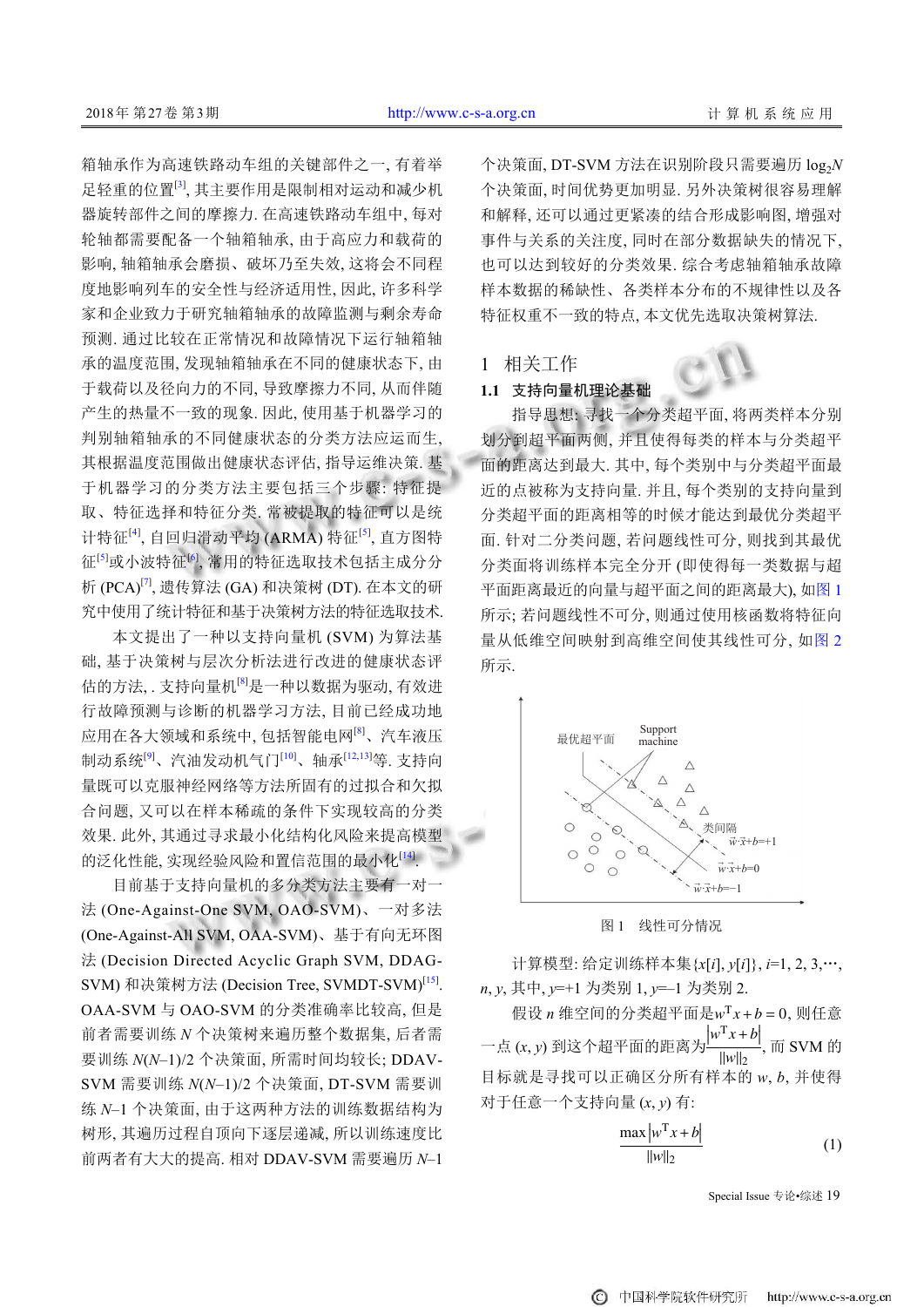

图 2 非线性可分情况

<span id="page-2-0"></span>向量处的w<sup>T</sup>x+b值为 1 或-1. 所以这时目标公式(1) 就 由于同一个分类超平面 *w*, *b* 可以成比例的放缩. 因此总可以经过适当的放缩找到合适的 *w*, *b* 使得支持 简化为:

$$
max\frac{1}{\|w\|_2} \tag{2}
$$

而此时的约束条件可以表达为:

 $y_i(w^{\text{T}} x_i + b) \ge 1, i = 1, 2, \cdots, m$  (3)

在实际应用过程中一般采用的公式 (2) 的另一种 等价凸函数形式, 见下述公式 (4), 因此问题转化为下 述公式 (4) 和公式 (5).

$$
min\frac{1}{2}||w||^2
$$
 (4)

$$
y_i\left(w^{\mathrm{T}}x_i + b\right) \ge 1, i = 1, 2, \cdots, m \tag{5}
$$

将公式 (4) 和公式 (5) 转换为标准形式公式 (6) 和 公式 (7),

$$
min f(w, b) = \frac{1}{2} ||w||^2
$$
 (6)

$$
g_i(w, b) = 1 - y_i(w^{\mathrm{T}} x_i + b) \le 0, i = 1, 2, \cdots, m \tag{7}
$$

然后根据对偶理论, 可以通过求解该问题的对偶 问题得到最优解, 其对应的对偶问题为公式 (8):

$$
\max \theta_D(a) = \sum_{i=1}^m a_i - \frac{1}{2} \sum_{i=1}^m \sum_{j=1}^m a_i a_j y_i y_j \langle x_i, x_j \rangle
$$
 (8)

其中,  $\theta_D(a) = min_{w,b} L(w, b, a) = max_{a_{i>0}} min_{w,b}$ , 根据对 偶问题的解 *α*, 求得 *w*, *b*, 从而得到最优分类面.

$$
w = \sum_{i=1}^{m} a_i y_i x_i
$$
  

$$
b = -\frac{1}{2} (max_{y_i = -1} w^T x_i + min_{y_i = 1} w^T x_i)
$$

20 专论•综述 Special Issue

#### **1.2** 决策树理论基础

决策树是一种用于对实例进行分类的树形结构. 决策树由节点 (node) 和有向边 (directed edge) 组成. 节 点的类型有两种: 内部节点和叶子节点. 其中, 内部节 点表示一个特征或属性的测试条件 (用于分开具有不 同特性的记录), 叶子节点表示一个分类. 一旦我们构 造了一个决策树模型, 以它为基础来进行分类将是非 常容易的. 具体做法是, 从根节点开始, 对实例的某一 特征进行测试, 根据测试结构将实例分配到其子节点 (也就是选择适当的分支); 沿着该分支可能达到叶子节 点或者到达另一个内部节点时, 那么就使用新的测试 条件递归执行下去, 直到抵达一个叶子节点. 当到达叶 子节点时, 我们便得到了最终的分类结果.

如[图](#page-2-1) [3](#page-2-1) 所示为决策树的一个实例, 仅仅用两个 feature 就可以对数据集 ([表](#page-2-2) [1](#page-2-2)) 中的 5 个记录实现了准 确的分类.



<span id="page-2-2"></span><span id="page-2-1"></span>

|                |          | 表 1    | 数据集         |      |           |
|----------------|----------|--------|-------------|------|-----------|
| Patient        | Headache | Cough  | Temperature | Sore | Diagnosis |
| P1             | Severe   | Mild   | High        | Yes  | Flu       |
| P <sub>2</sub> | Mild     | severe | Normal      | Yes  | Cold      |
| P3             | Mild     | Mild   | Normal      | Yes  | Flu       |
| <b>P4</b>      | Mild     | No     | Normal      | No   | Cold      |
| <b>P5</b>      | Severe   | Sever  | Normal      | Yes  | Flu       |

得到规则如下:

Rule 1: if(headache=servere) then it is Flu

Rule 2: if(headache=mild) and (Sore=yes) then it is Flu

Rule 3: if(headache=mild) and (Sore=no) then it is Cold

Rule 4: if(headache=no) then it is Cold

#### **1.3 AHP** 算法

层次分析法是一种定性与定量相结合的基于运筹 学理论的层次权重决策分析方法<sup>[[16\]](#page-8-14)</sup>, 其主要特点是用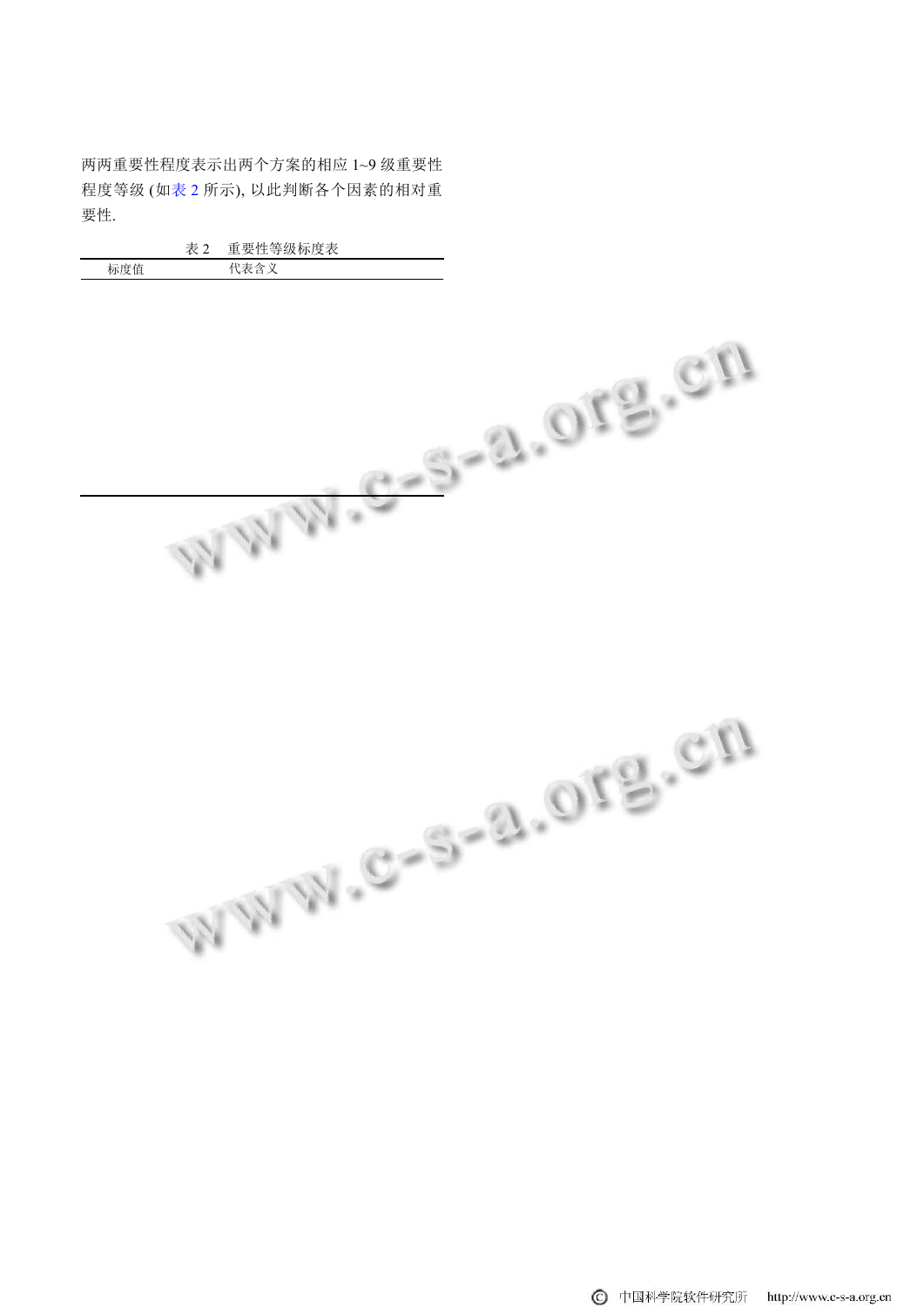

**Health Assessment Method Based on Support Vector Machine** 

Abstract



**Key words**